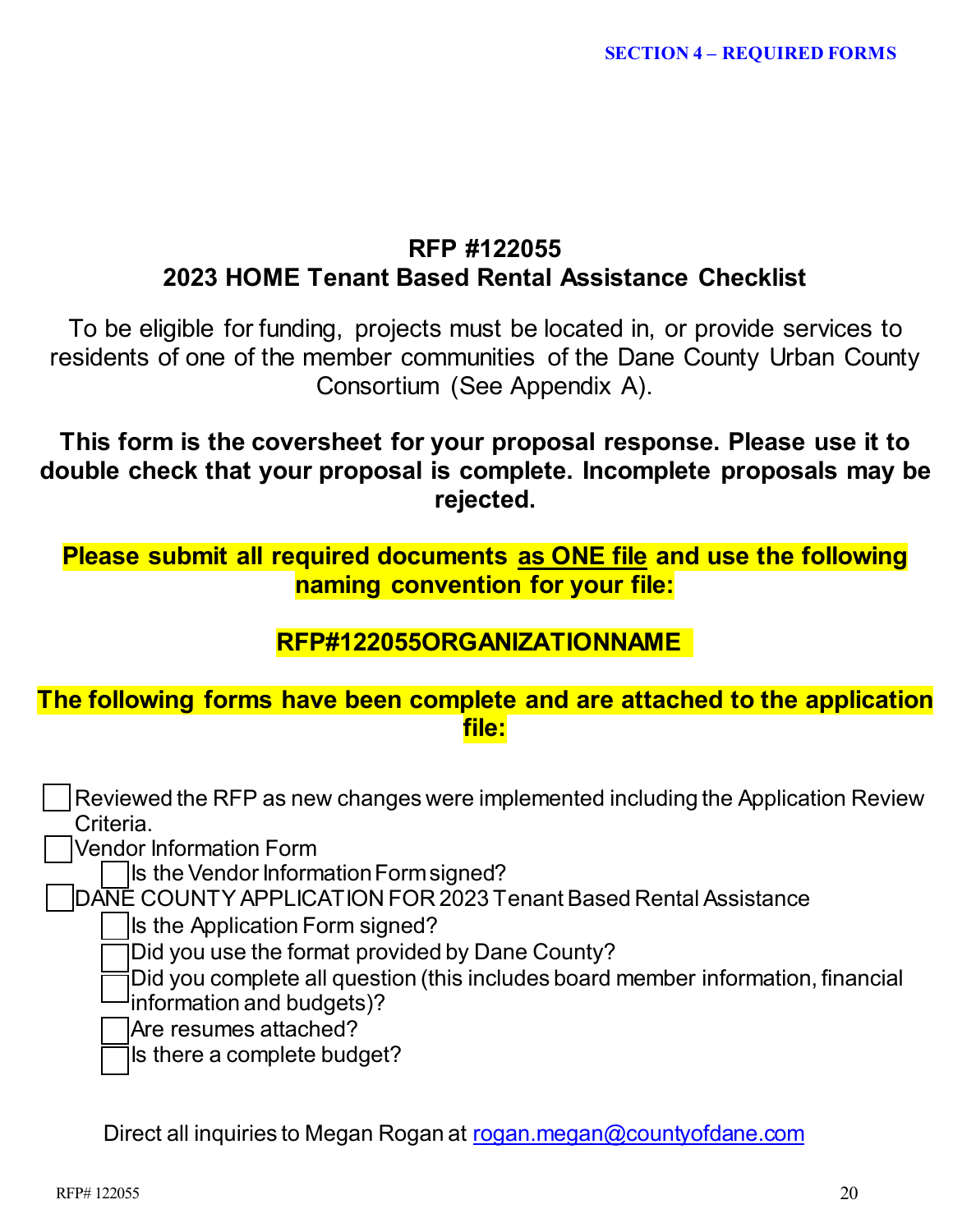# **VENDOR INFORMATION**

#### **VENDOR NAME:**

| Vendor Information (address below will be used to confirm Local Vendor Preference) |                  |  |  |  |  |  |
|------------------------------------------------------------------------------------|------------------|--|--|--|--|--|
| <b>Address</b>                                                                     |                  |  |  |  |  |  |
| <b>City</b>                                                                        | County           |  |  |  |  |  |
| <b>State</b>                                                                       | $\mathbf{Zip}+4$ |  |  |  |  |  |
| <b>Vendor Rep. Name</b>                                                            | <b>Telephone</b> |  |  |  |  |  |
| <b>Title</b>                                                                       |                  |  |  |  |  |  |
| <b>Email</b>                                                                       |                  |  |  |  |  |  |
| Dane County Vendor #                                                               |                  |  |  |  |  |  |

**Local Vendor Preference Does Not Apply To This Bid** *(Reference General Guidelines #1.6)*

**Local Content Vendor Preference Does Not Apply To This Bid** *(Reference General Guidelines #1.7)*

#### **Fair Labor Practice Certification** *(Reference General Guidelines #1.9)*

 $\square$  Vendor has not been found by the National Labor Relations Board ("NLRB") or the Wisconsin Employment Relations Commission ("WERC") to have violated any statute or regulation regarding labor standards or relations in the seven years prior to the date this bid submission is signed.

 $\square$  Vendor has been found by the National Labor Relations Board ("NLRB") or the Wisconsin Employment Relations Commission ("WERC") to have violated any statute or regulation regarding labor standards or relations in the seven years prior to the date this bid submission is signed.

| Addenda – we hereby acknowledge receipt, review and use of the following addenda, if applicable. |                                                          |  |                    |             |  |  |
|--------------------------------------------------------------------------------------------------|----------------------------------------------------------|--|--------------------|-------------|--|--|
|                                                                                                  | $\Box$ Addendum #1 $\Box$ Addendum #2 $\Box$ Addendum #3 |  | $\Box$ Addendum #4 | $\Box$ None |  |  |

#### **Signature Affidavit**

In signingthis bid, we certify that we have not, either directly or indirectly, entered into any agreement or participated in any collusion or otherwise taken any action in restraint of free competition; that no attempt has been made to induce any other person or firm to submit or not to submit a bid; that this bid has been independently arrived at without collusion with any other bidder, competitor or potential competitor; that this bid has not been knowingly disclosed prior to the opening of bids to any other bidder or competitor; that the above statement is accurate under penalty of perjury.

The undersigned, submitting this bid, hereby agrees with all the terms, conditions, and specifications required by the County in this Request for Bid, and declares that the attached bid and pricing are in conformity therewith.

**Signature:**  $\qquad \qquad$  **Title:**  $\qquad \qquad$ 

**Printed Name:** \_\_\_\_\_\_\_\_\_\_\_\_\_\_\_\_\_\_\_\_\_\_\_\_\_\_ **Date:** \_\_\_\_\_\_\_\_\_\_\_\_\_\_\_\_\_\_\_\_\_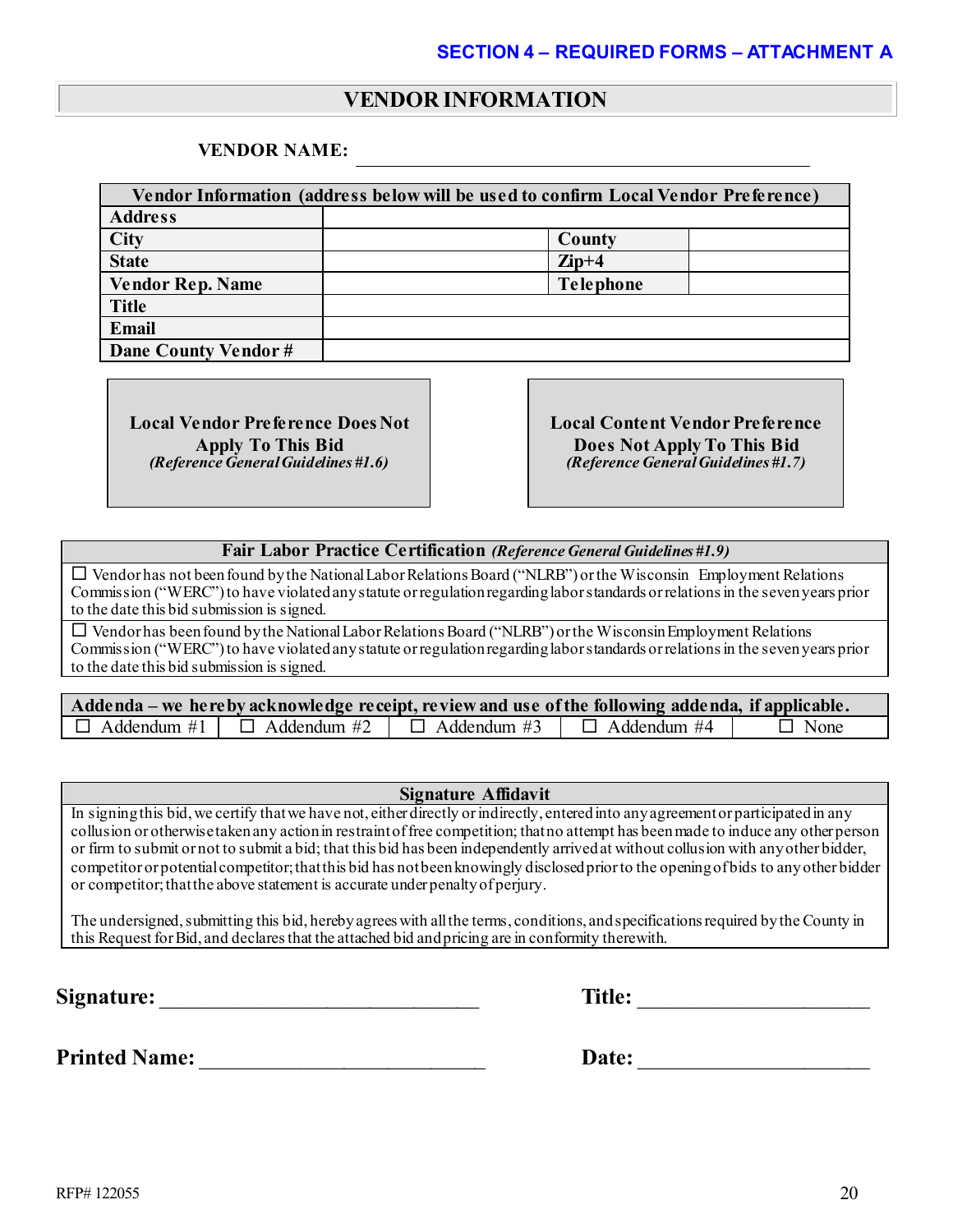# **DANE COUNTY APPLICATION FOR 2023 HOME FUNDS: TENANT BASED RENTAL ASSISTANCE**

#### **APPLICATION SUMMARY**

| <b>ORGANIZATION NAME</b>                                                        |                                                                 |
|---------------------------------------------------------------------------------|-----------------------------------------------------------------|
| <b>MAILING ADDRESS</b><br>If P.O. Box, include Street<br>Address on second line |                                                                 |
| <b>TELEPHONE</b>                                                                | <b>LEGAL STATUS</b>                                             |
| <b>FAX NUMBER</b>                                                               | $\Box$ Municipality                                             |
| <b>NAME CHIEF ADMIN/</b><br><b>CONTACT</b>                                      | □ Private, Non-Profit<br>$\Box$ Private, For Profit             |
| <b>INTERNET WEBSITE</b><br>(if applicable)                                      | $\Box$ Other: LLC, LLP, Sole Proprietor<br>Federal EIN: Federal |
| <b>E-MAIL ADDRESS</b>                                                           | Unique Entity Identification Number:                            |

#### **PROJECT NAME:** Please list the project for which you are applying.

| <b>PROJECT NAME</b> | <b>PROJECT CONTACT</b><br><b>PERSON</b> | <b>PHONE</b><br><b>NUMBER</b> | <b>E-MAIL</b> |
|---------------------|-----------------------------------------|-------------------------------|---------------|
|                     |                                         |                               |               |

#### **FUNDS REQUESTED:** Please list the amount and source of funding for which you are applying.

| <b>TOTAL PROJECT COST</b> | AMOUNT OF CDBG FUNDS<br><b>REQUESTS</b> | PERCENT OF CDBG FUNDS<br>TO TOTAL PROJECT COST |
|---------------------------|-----------------------------------------|------------------------------------------------|
|                           |                                         | S                                              |

**Signature of Chief Elected Official/Organization Head Title Title** 

Printed Name

**Failure to sign this form may result in the application to be ineligible for funding and may not be scored.**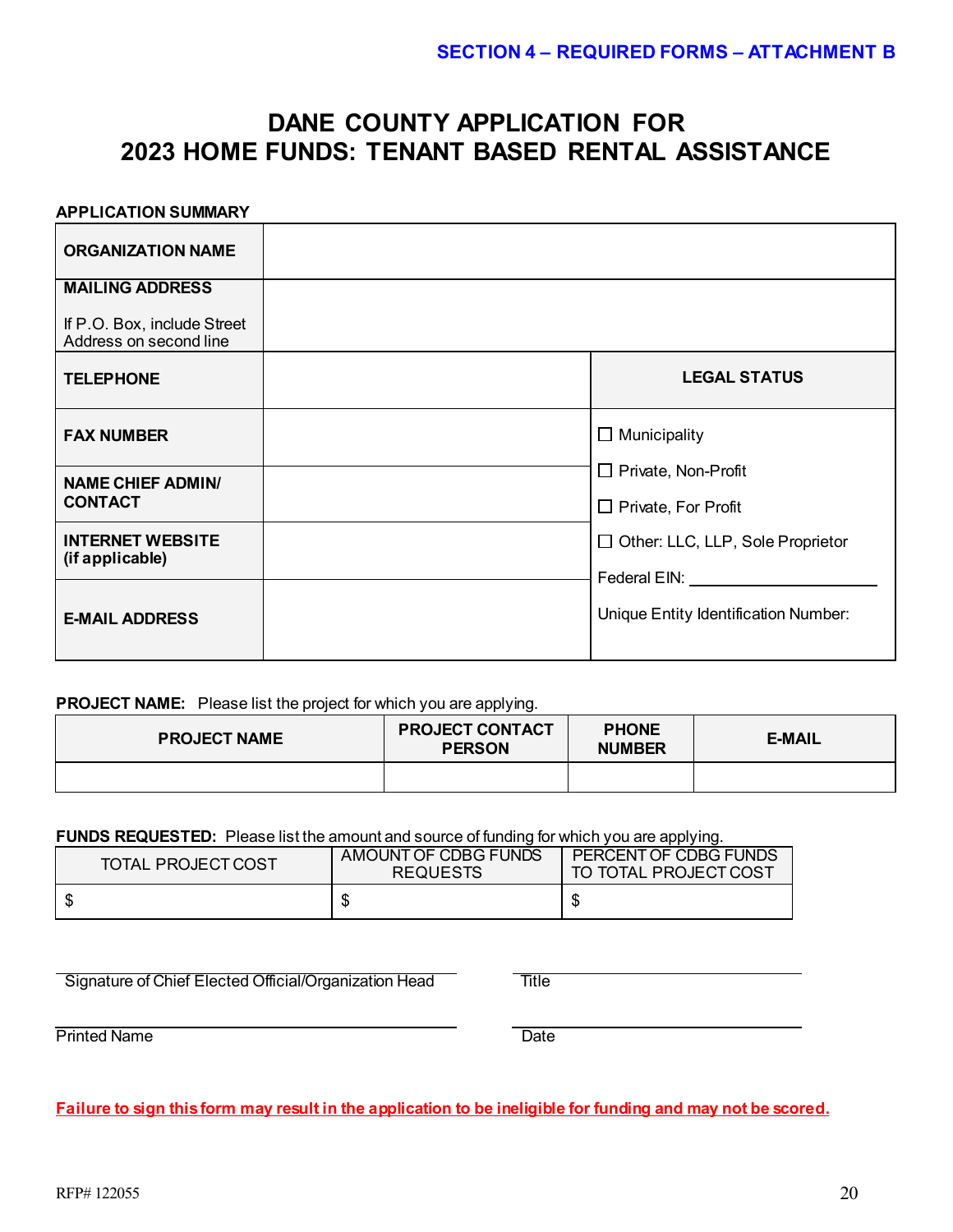### **NEED AND JUSTIFICATION**

A. **PROJECT NEED:** In the space below, provide a brief description of the need or problem that will be addressed.

### **BENEFICIARIES**

B. **POPULATION TO BE SERVED:** In the space below, provide a brief description of the population that will benefit from this project.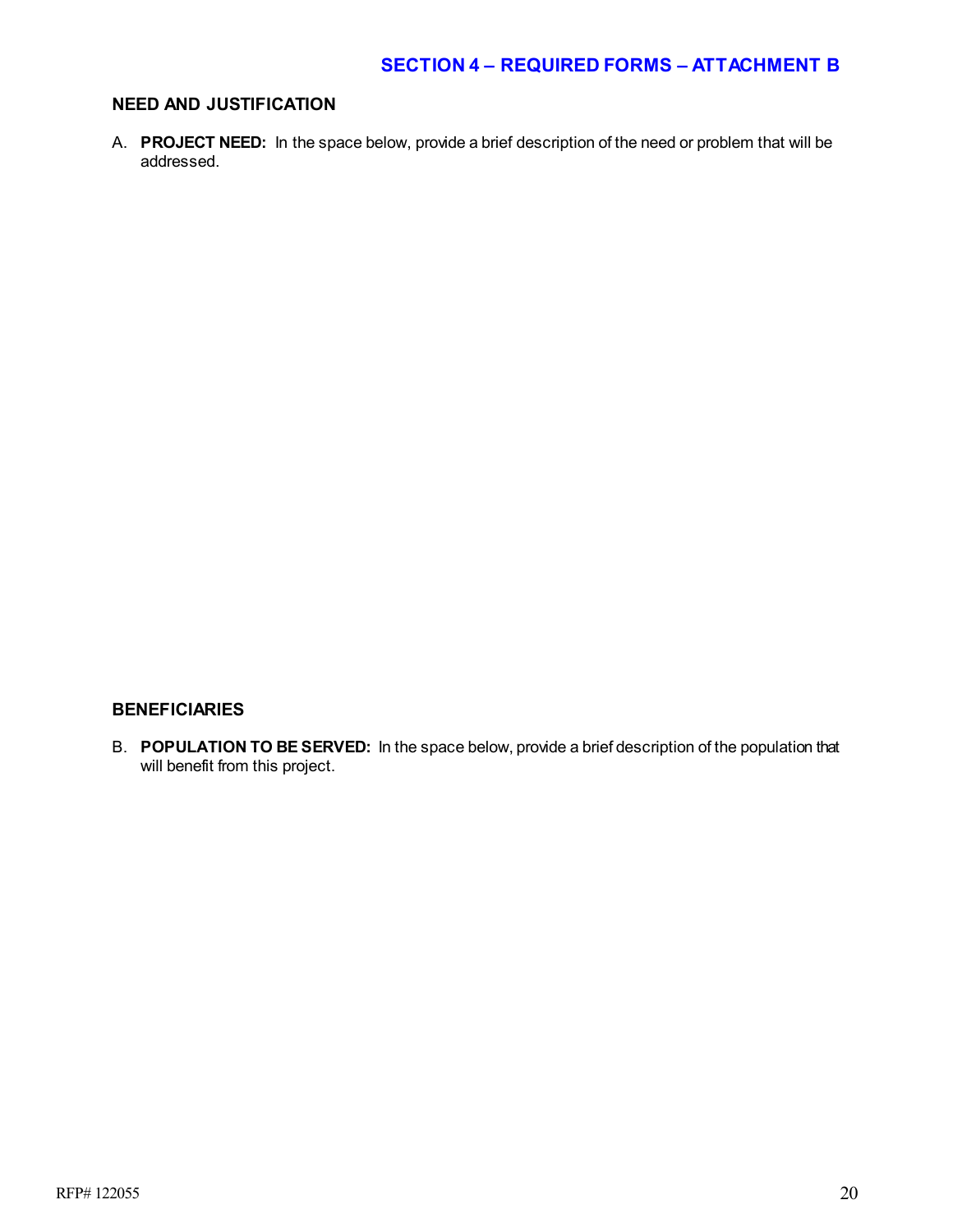C. **GEOGRAPHIC SERVICE AREA:** In the space below, provide a brief description of the location(s) where the project or services will take place. Maps may be included as separate attachments.

### **PROJECT APPROACH**

D. **REFERRAL/PRE-SCREENING/APPLICATION PROCESS:** In the space below, provide a description of the referral, pre-screening, and application process for program participants that will be undertaken.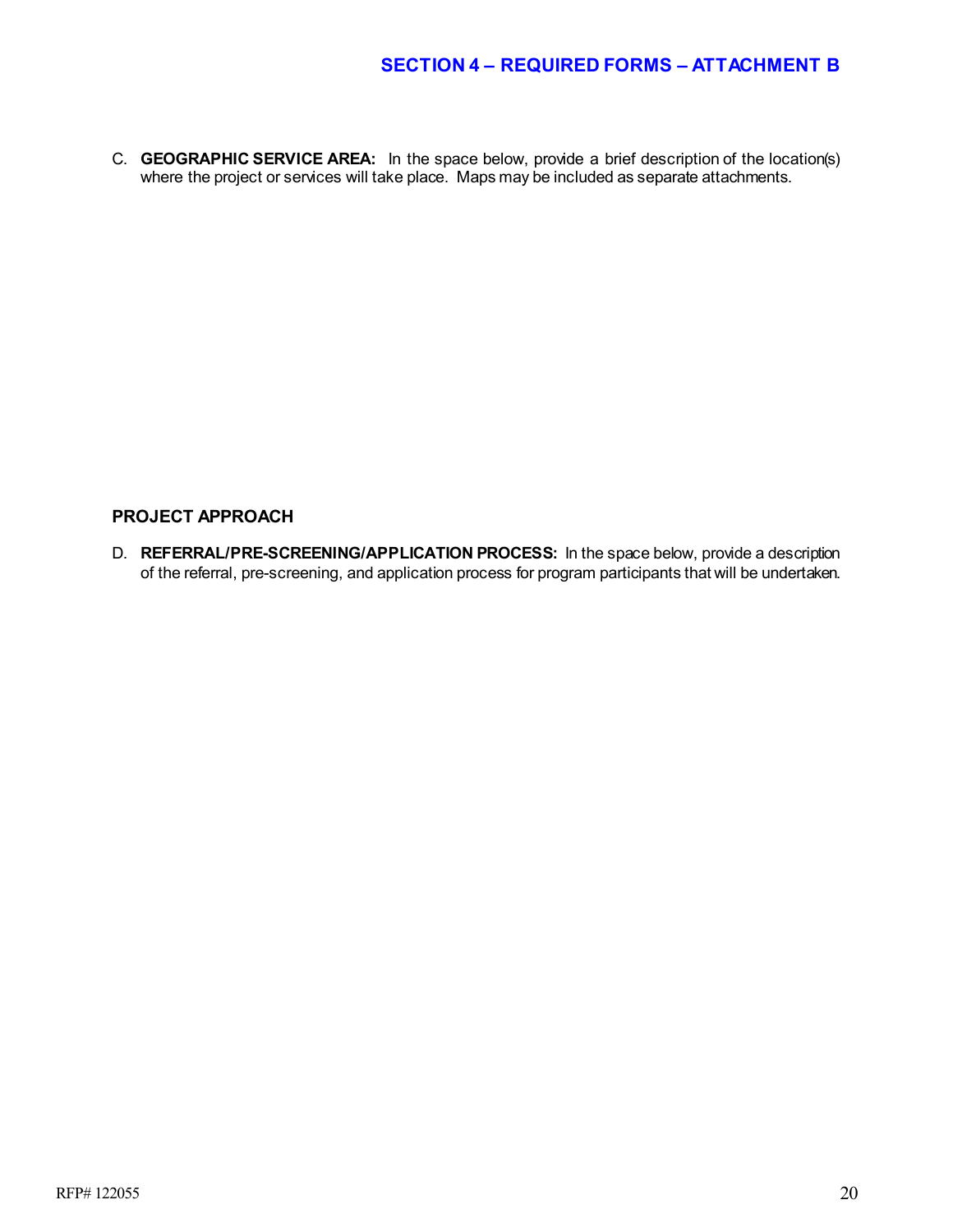**E. TENANT SELECTION CRITERIA:** In the space below, describe the selection criteria that will be used to determine how participants will be selected to receive assistance.

F. **SUPPORTIVE SERVICES:** In the space below, provide a description of supportive services, if any that will be provided to program participants.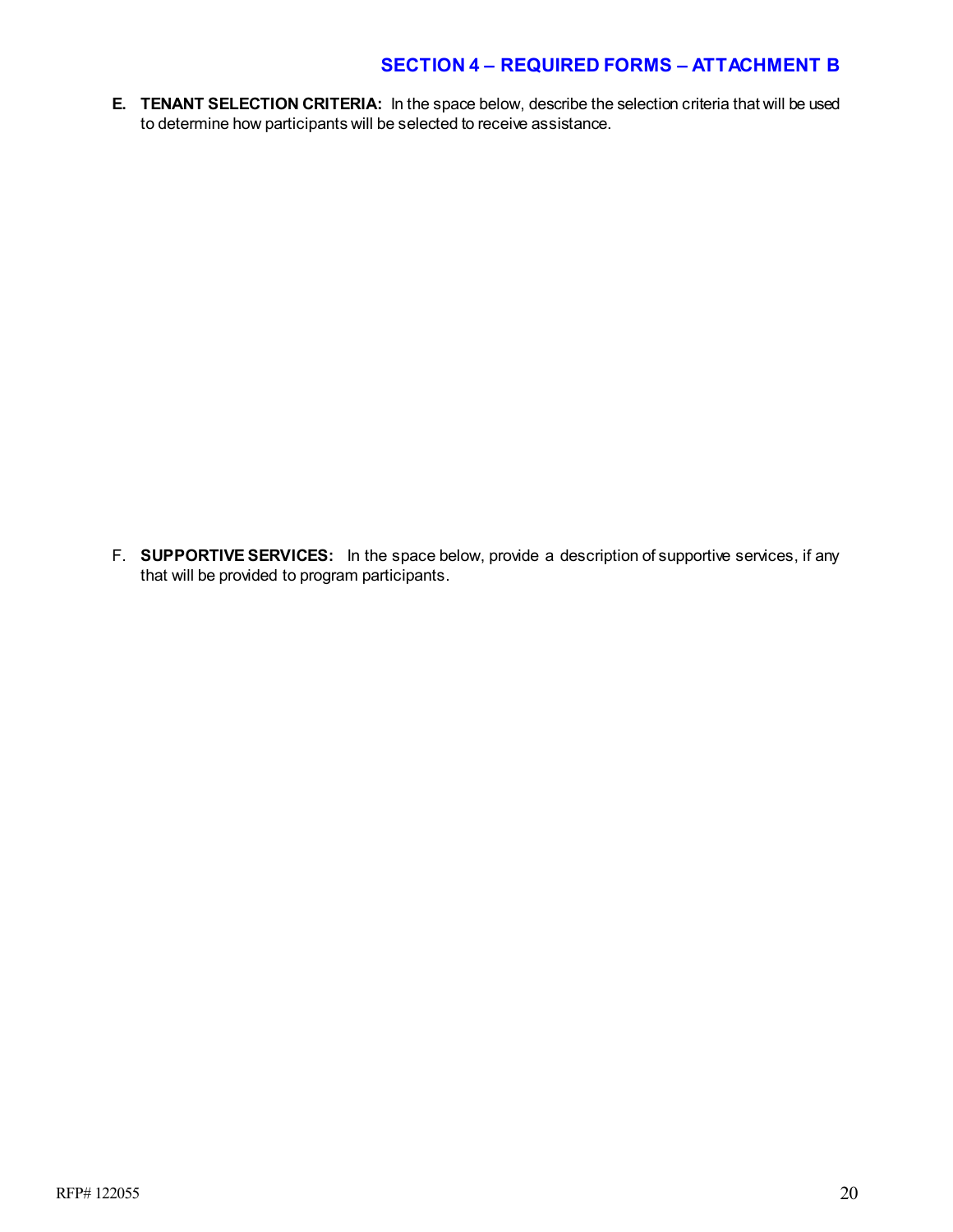G. **HOUSING QUALITIY STANDARDS (HQS) INSPECTIONS:** In the space below, provide a description of who, when, and how the required Housing Quality Standards (HQS) inspections will be conducted. Provide information on the background and training of the individual(s) who will conduct the inspections. If this individual is yet to be selected, identify the criteria and process that will be used for selection.

H. **RENTAL SUBSIDY CRITERIA:** If using more restrictive standards than those specified in the RFP and Program Standards, in the following space, provide a description of the rental subsidy criteria that will be considered when making program participant subsidy determinations. .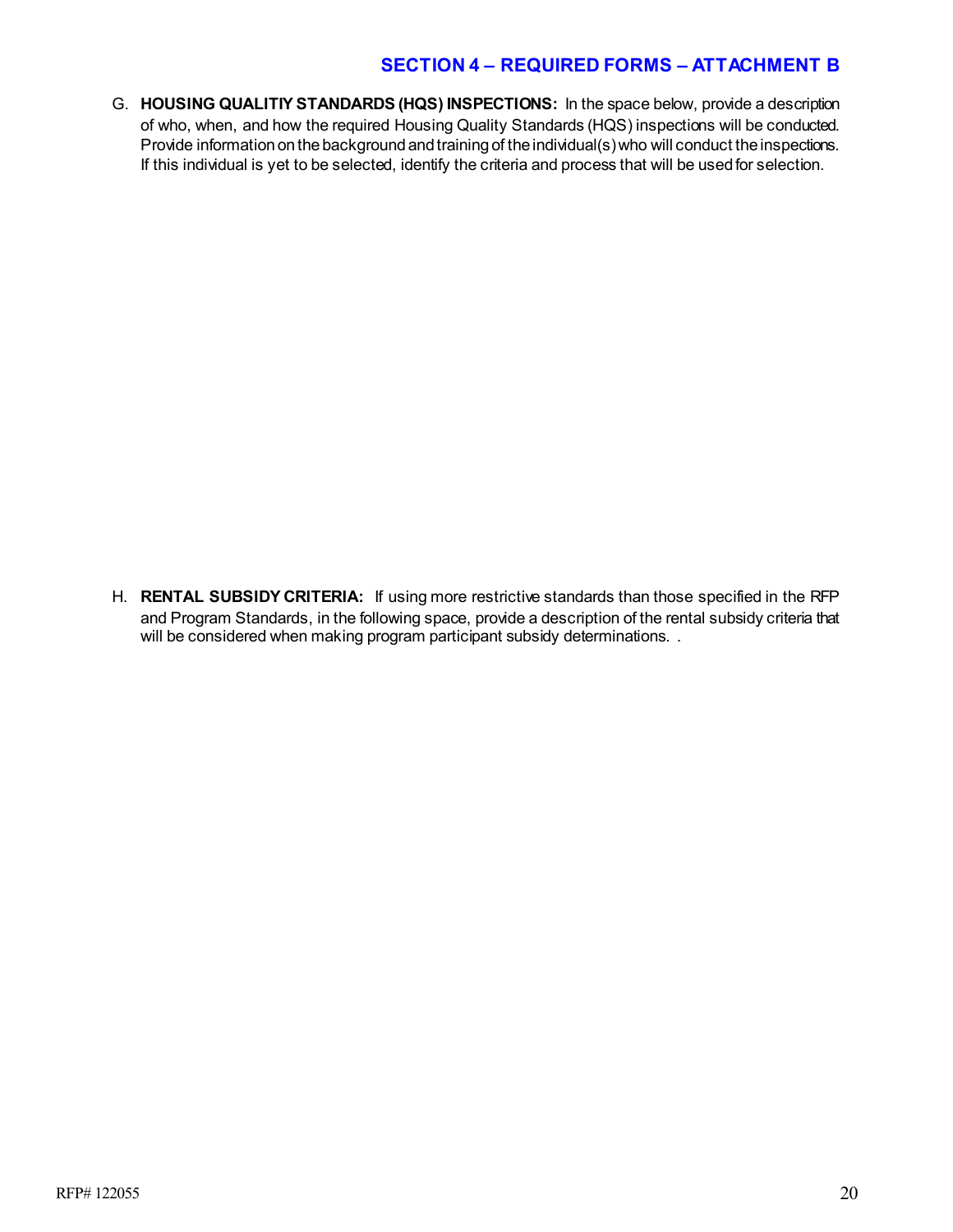I. **WORK PLAN WITH TIMELINE AND MILESTONES:** In the space below, provide a work plan for how the project will be organized, implemented, and administered. Include a timeline and accomplishments from initiation through project completion. This should assume that contracts will be awarded in the second quarter of 2023 (April 1 – June 30, 2023). Add in extra quarters as needed.

| ON OR BEFORE | <b>ACCOMPLISHMENTS</b> |
|--------------|------------------------|
|              |                        |
|              |                        |
|              |                        |
|              |                        |
|              |                        |
|              |                        |
|              |                        |
|              |                        |
|              |                        |
|              |                        |
|              |                        |

#### **"Shovel-Ready" Projects:**

A project is considered "shovel-ready" if the organization can begin expending funds within three months of receiving their award, and complete the project within one year of the date of the contract. We anticipate contracts for shovel-ready projects to be executed in the fourth quarter of 2022. Please describe if and how your project is a "Shovel-Ready" Project.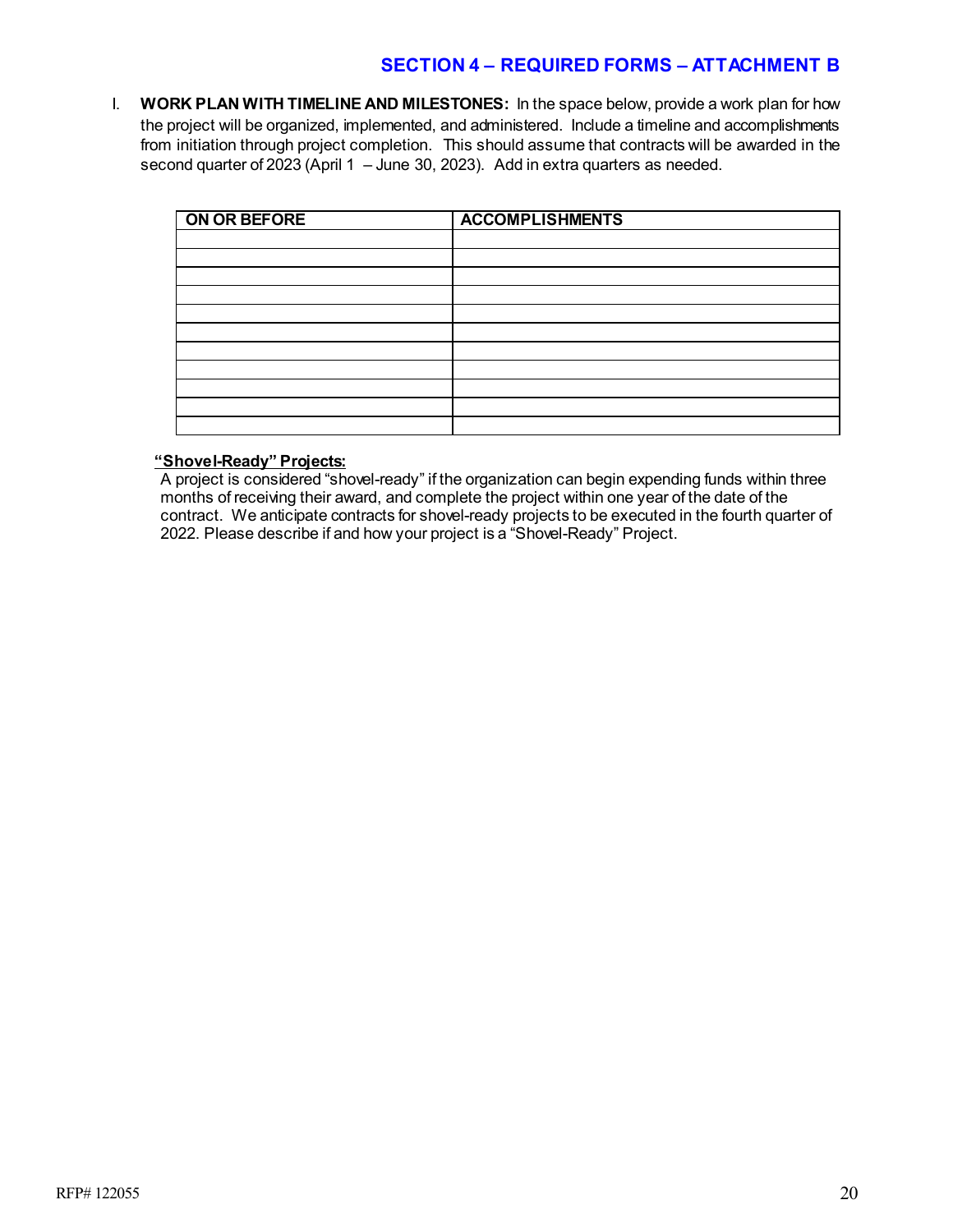J. **OUTREACH AND MARKETING INITIATIVES:** In the space below, provide a description of the outreach and marketing initiatives that will be undertaken to inform potential participants of the project, eligibility criteria, and method(s) by which they may participate. Include specific strategies to promote the program in participating municipalities of the Dane County Urban County Consortium.

K. **OUTCOMES/PROPOSED ACCOMPLISHMENTS:** Provide information regarding the unduplicated number of households to be served with these funds in 2023.

Number of households to be served.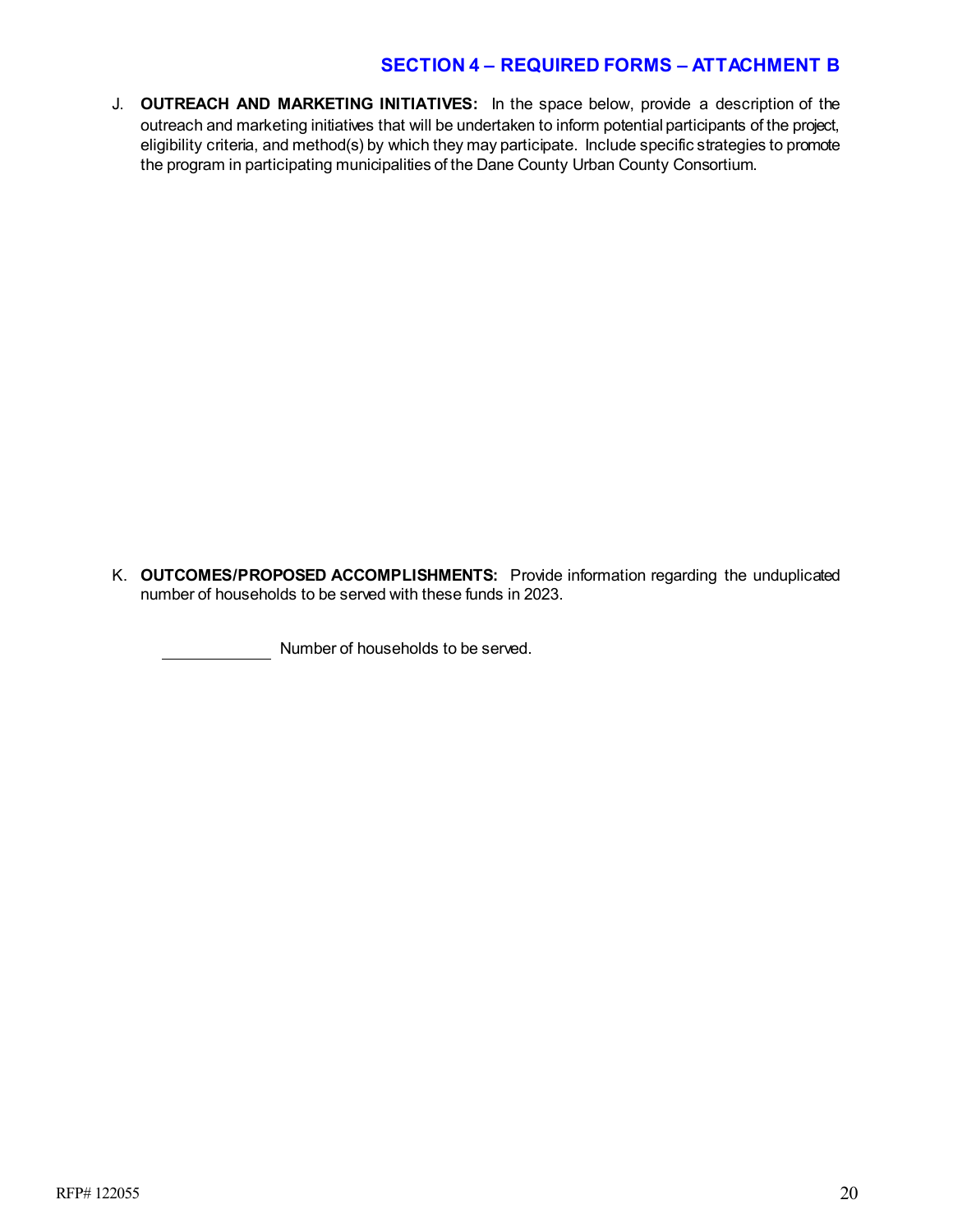- L. **OTHER NARRATIVE REGARDING OUTCOMES/PROPOSED ACCOMPLISHMENTS:** In the space that follows, please answer the following questions:
	- 1. Provide a description of the outcomes or expected benefits of this project for the population to be served.
	- 2. Is this a new or an existing program?
	- 3. Describe the risks to undertaking this project and your plans to address them.
	- 4. Will this project involve the displacement of families, households, partnerships, businesses, etc. from their homes or businesses? If yes, describe the notices and assistance your organization expects to provide and the amount of funds allocated to do so.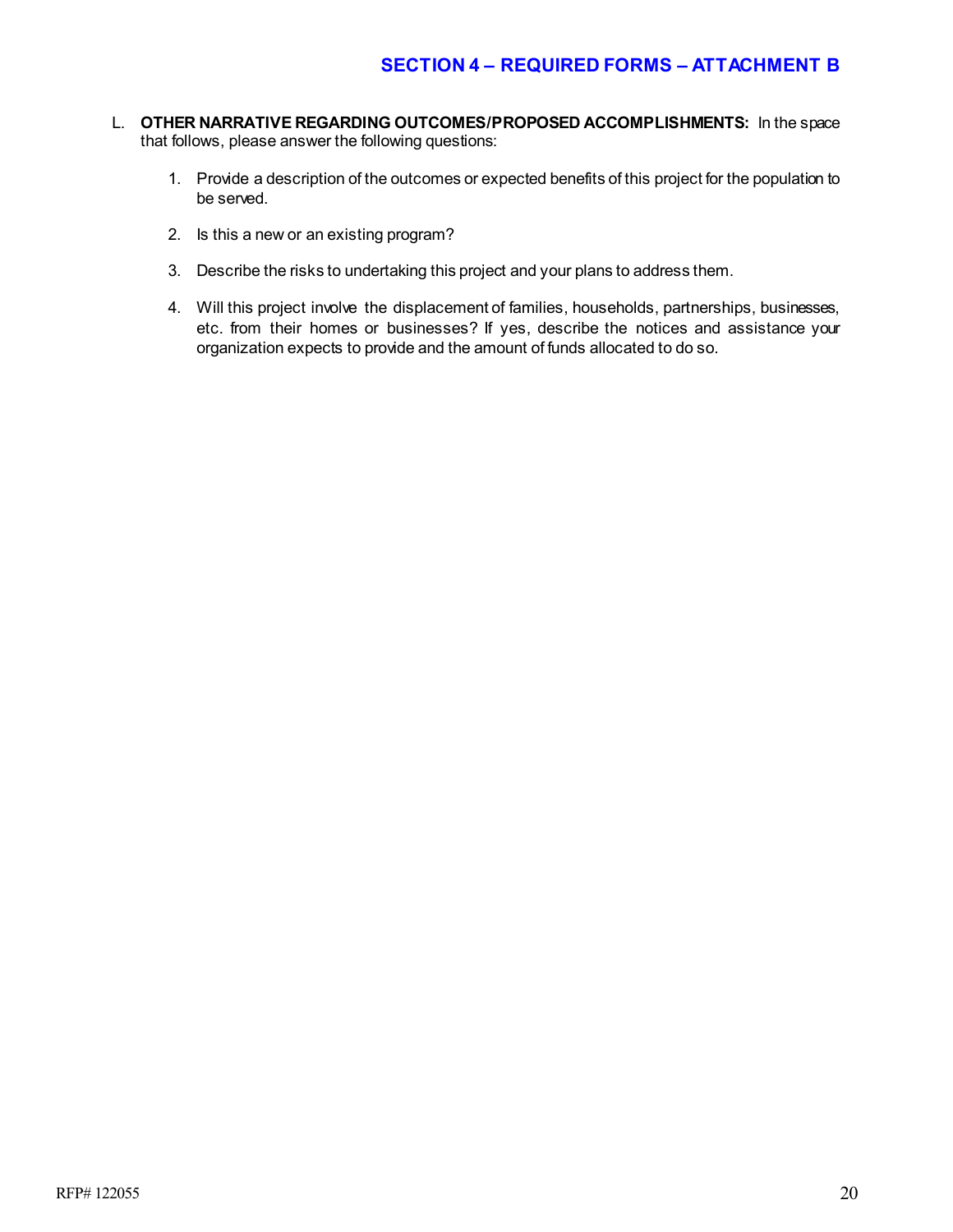### **EXPERIENCE AND QUALIFICATIONS**

M. **RENTAL SUBSIDY PROGRAM MANAGEMENT:** Describe the experience and qualifications of your <u>organization</u> related to executing and managing housing assistance contracts, including making timely payments to participating landlords.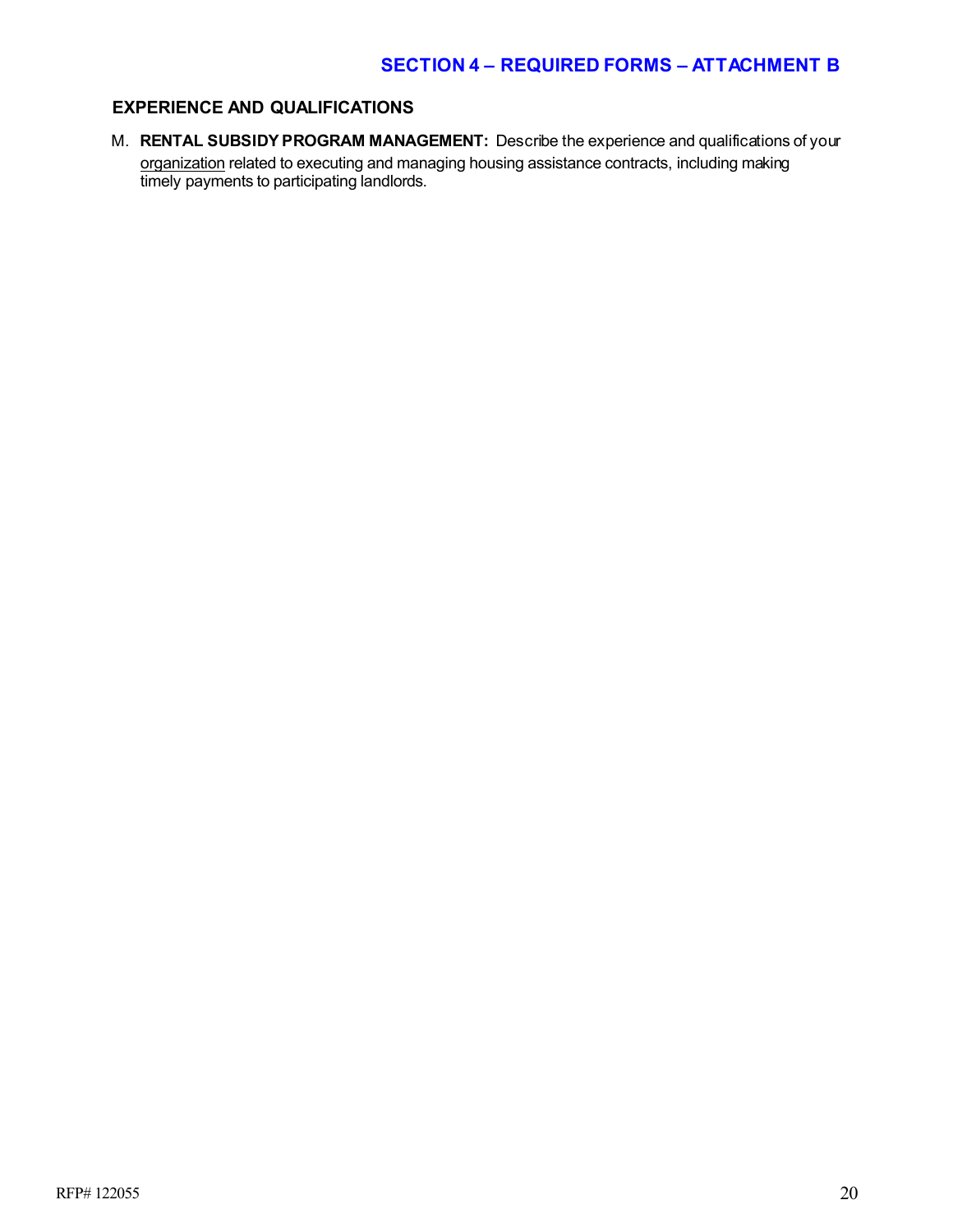N. **INCOME DOCUMENTATION:** Describe the experience and qualifications of your **organization** related to performing income documentation for program eligibility.

O. **SERVICE IMPROVEMENT:** Describe any recent initiatives or best practices, programmatically or administratively, that have improved your organization's ability to deliver services.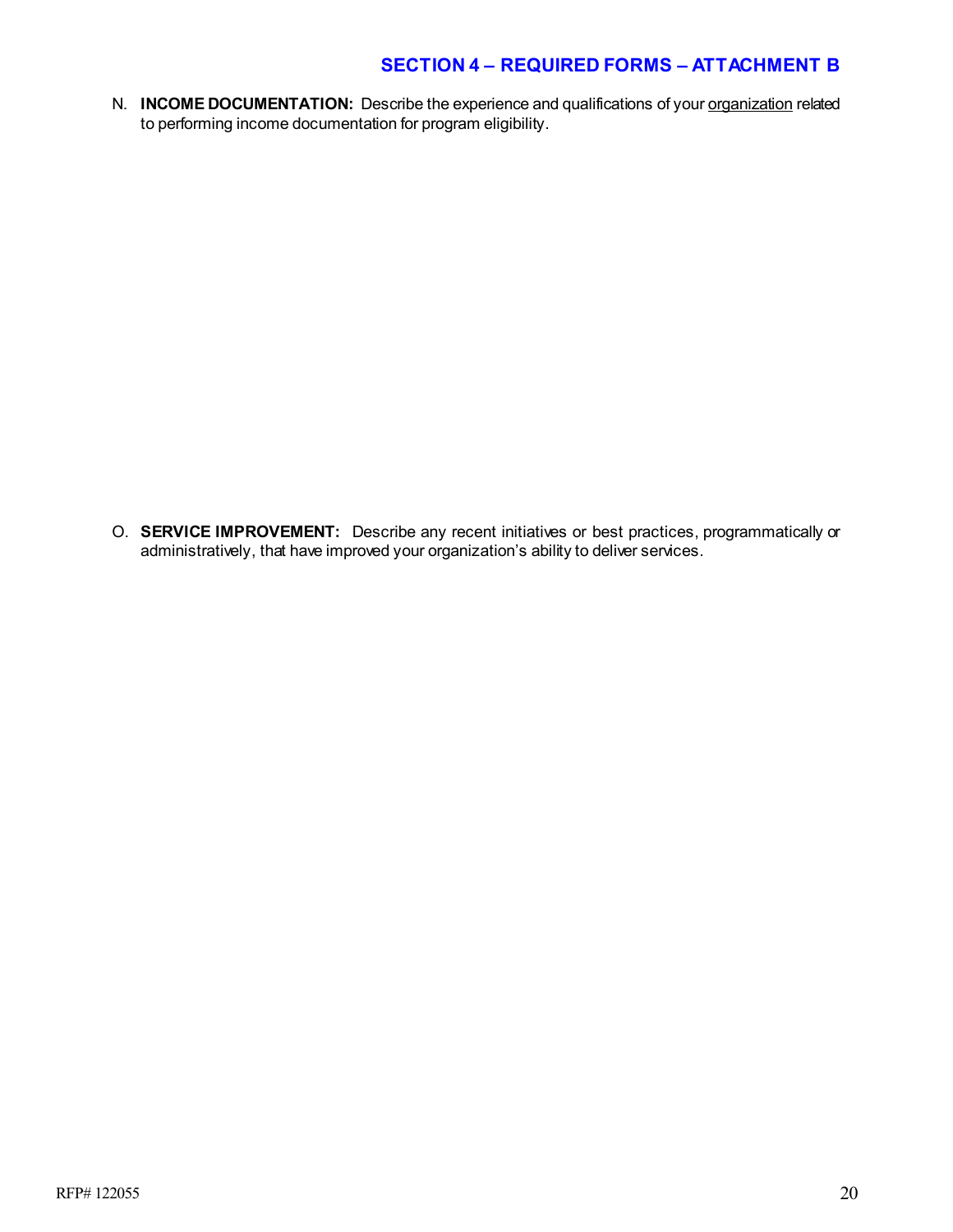P. **STAFF EXPERIENCE AND QUALIFICATIONS:** Describe the experience and qualifications of key staff to be assigned to the project. Be sure to **attach resumes** for key staff to the application.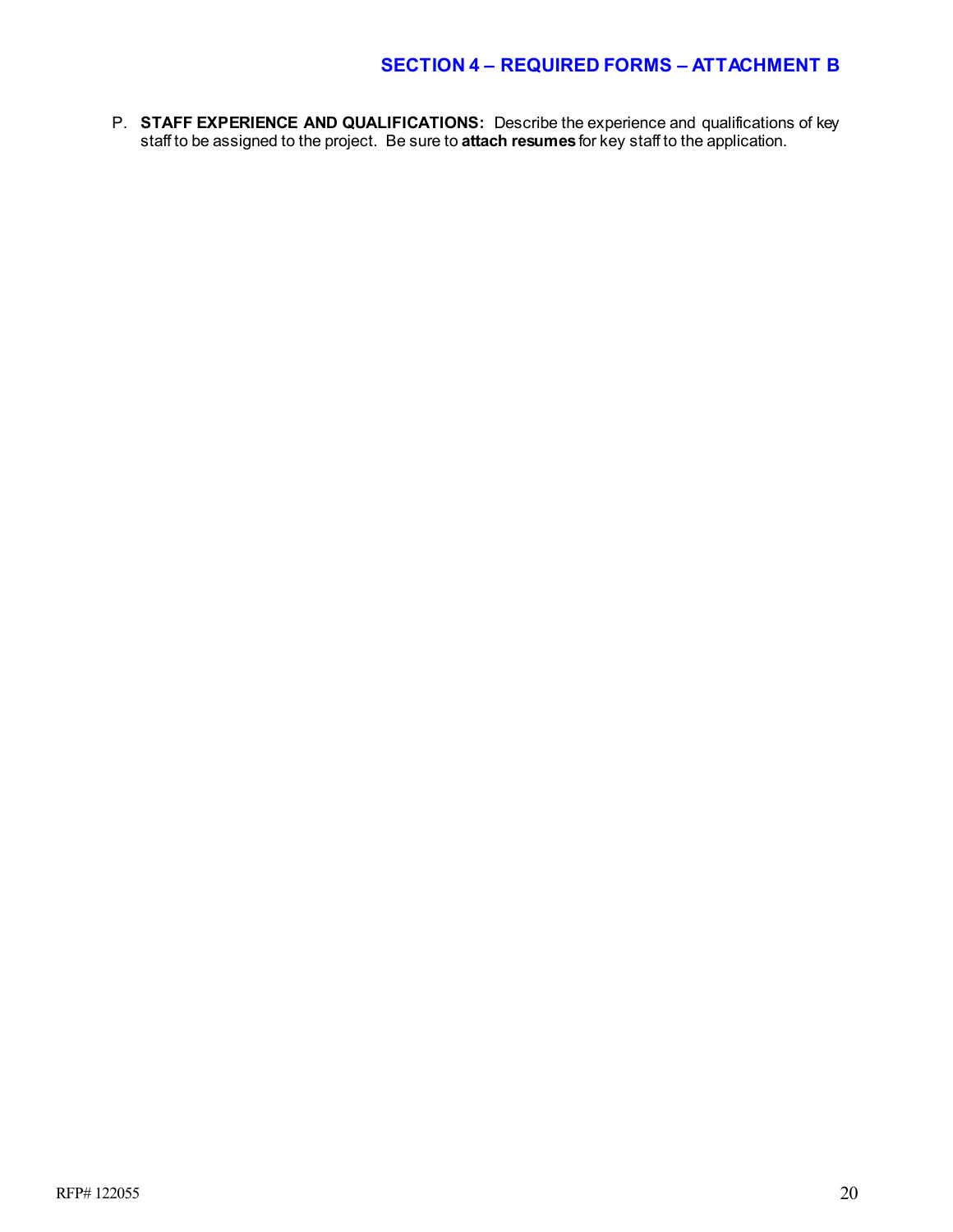#### **Q. PERSONNEL SCHEDULE**

Please complete the Personnel Schedule for all staff who will be assigned to this project.

- Column 1) Each individual staff position by title.
- Columns 2) Indicate the full time equivalent (FTE) of each position in the noted year.
- Column 3) Indicate the estimated total salary for that staff position for noted year.
- Column 4) Indicate the estimated number of hours that this staff person will work on this project.
- Column 5) For each staff person whose time will be charged to this project, please indicate the amount of funds being requested for this individual through the HOME Program. Do not include payroll taxes or benefits in this table.

|                   |        | 2023 ESTIMATED            | <b>HOME-FUNDED</b>                                                         |                                                                               |  |
|-------------------|--------|---------------------------|----------------------------------------------------------------------------|-------------------------------------------------------------------------------|--|
| 1) POSITION TITLE | 2) FTE | 3) TOTAL<br><b>SALARY</b> | 4)<br><b>ESTIMATED</b><br><b>HOURS ON</b><br><b>THIS</b><br><b>PROJECT</b> | $5)$ HOME $-$<br><b>FUNDED</b><br><b>AMOUNT</b><br><b>OF</b><br><b>SALARY</b> |  |
|                   |        |                           |                                                                            |                                                                               |  |
|                   |        |                           |                                                                            |                                                                               |  |
|                   |        |                           |                                                                            |                                                                               |  |
|                   |        |                           |                                                                            |                                                                               |  |
|                   |        |                           |                                                                            |                                                                               |  |
|                   |        |                           |                                                                            |                                                                               |  |
|                   |        |                           |                                                                            |                                                                               |  |
|                   |        |                           |                                                                            |                                                                               |  |
|                   |        |                           |                                                                            |                                                                               |  |

R. LIST PERCENT OF STAFF TURNOVER **6. 2008** Divide the number of resignations or terminations in calendar year 2021 by the total number of budgeted positions. Do not include seasonal positions. Explain if you had 20% or more turnover in a certain staff position/category. Discuss any other noteworthy staff retention issues, or policies to reduce staff turnover.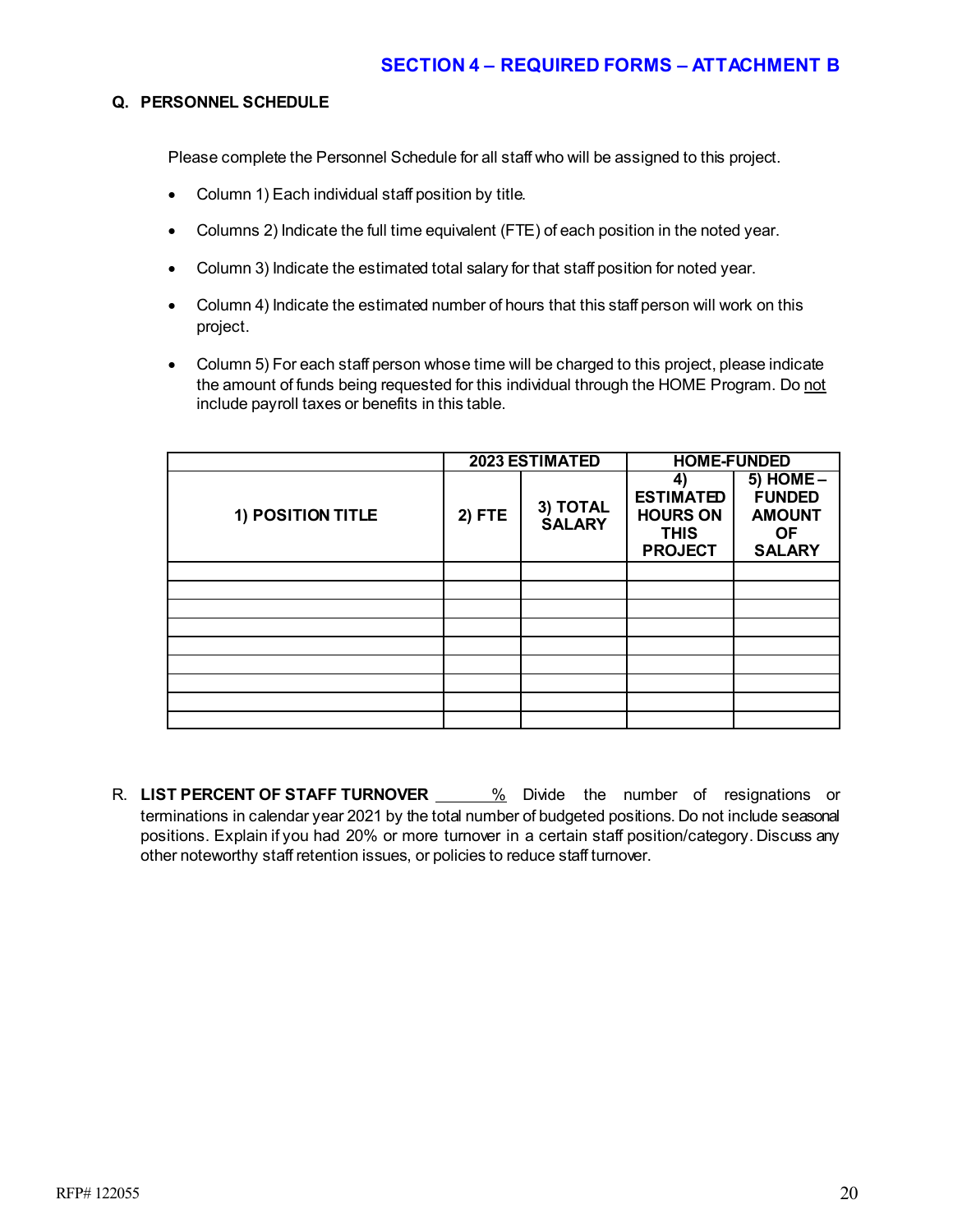S. **AGENCY/ORGANIZATION GOVERNING BODY:** How many Board meetings has your governing body or Board of Directors scheduled for 2022?

Please list your current Board of Directors or your organization's governing body. Include names, addresses, primary occupation and board office held. If you have more members, please copy this page.

| <b>Board</b><br><b>President's</b><br><b>Name</b> |                     |                   | <b>Board Vice-</b><br><b>President's</b><br><b>Name</b> |                     |                   | <b>Name</b>           |                     |                   |
|---------------------------------------------------|---------------------|-------------------|---------------------------------------------------------|---------------------|-------------------|-----------------------|---------------------|-------------------|
| Home<br><b>Address</b>                            |                     |                   | Home<br><b>Address</b>                                  |                     |                   | <b>Home Address</b>   |                     |                   |
| Occupation                                        |                     |                   | Occupation                                              |                     |                   | Occupation            |                     |                   |
| <b>Representing</b>                               |                     |                   | <b>Representing</b>                                     |                     |                   | <b>Representing</b>   |                     |                   |
| Term of<br><b>Office</b>                          | From:<br>(MM/DD/YY) | To:<br>(MM/DD/YY) | Term of<br><b>Office</b>                                | From:<br>(MM/DD/YY) | To:<br>(MM/DD/YY) | <b>Term of Office</b> | From:<br>(MM/DD/YY) | To:<br>(MM/DD/YY) |
| <b>Board</b><br>Secretary's<br><b>Name</b>        |                     |                   | <b>Board</b><br>Treasurer's<br><b>Name</b>              |                     |                   | <b>Name</b>           |                     |                   |
| Home<br><b>Address</b>                            |                     |                   | Home<br><b>Address</b>                                  |                     |                   | <b>Home Address</b>   |                     |                   |
| <b>Occupation</b>                                 |                     |                   | <b>Occupation</b>                                       |                     |                   | Occupation            |                     |                   |
| <b>Representing</b>                               |                     |                   | <b>Representing</b>                                     |                     |                   | <b>Representing</b>   |                     |                   |
| Term of<br><b>Office</b>                          | From:<br>(MM/DD/YY) | To:<br>(MM/DD/YY) | Term of<br><b>Office</b>                                | From:<br>(MM/DD/YY) | To:<br>(MM/DD/YY) | <b>Term of Office</b> | From:<br>(MM/DD/YY) | To:<br>(MM/DD/YY) |
| <b>Name</b>                                       |                     |                   | <b>Name</b>                                             |                     |                   | <b>Name</b>           |                     |                   |
| Home<br><b>Address</b>                            |                     |                   | Home<br><b>Address</b>                                  |                     |                   | <b>Home Address</b>   |                     |                   |
| <b>Occupation</b>                                 |                     |                   | <b>Occupation</b>                                       |                     |                   | Occupation            |                     |                   |
| <b>Representing</b>                               |                     |                   | <b>Representing</b>                                     |                     |                   | <b>Representing</b>   |                     |                   |
| Term of<br><b>Office</b>                          | From:<br>(MM/DD/YY) | To:<br>(MM/DD/YY) | Term of<br><b>Office</b>                                | From:<br>(MM/DD/YY) | To:<br>(MM/DD/YY) | <b>Term of Office</b> | From:<br>(MM/DD/YY) | To:<br>(MM/DD/YY) |
| Name                                              |                     |                   | <b>Name</b>                                             |                     |                   | <b>Name</b>           |                     |                   |
| Home<br><b>Address</b>                            |                     |                   | Home<br><b>Address</b>                                  |                     |                   | <b>Home Address</b>   |                     |                   |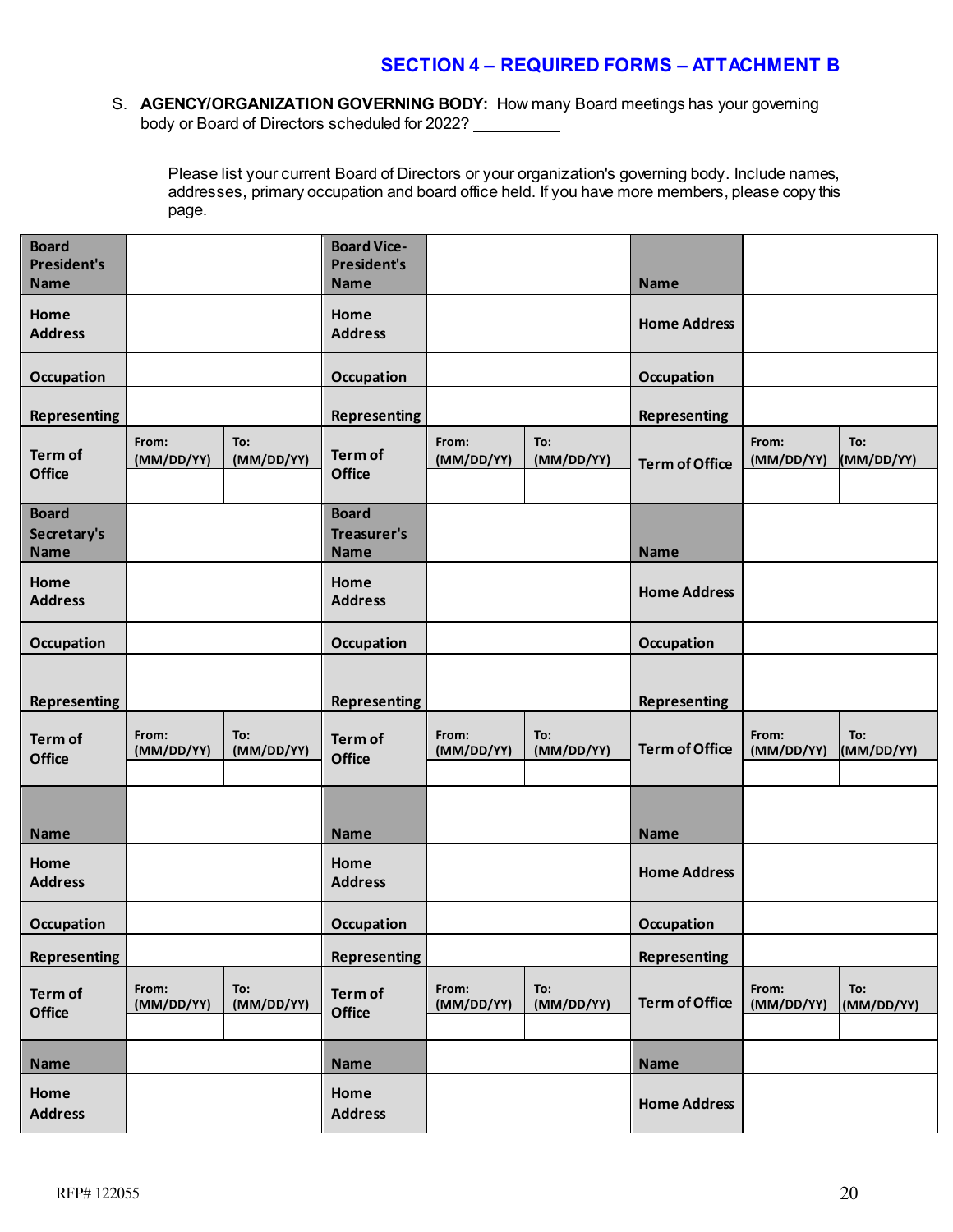| Occupation               |                     |                   | Occupation               |                     |                   | <b>Occupation</b>     |                     |                   |
|--------------------------|---------------------|-------------------|--------------------------|---------------------|-------------------|-----------------------|---------------------|-------------------|
| <b>Representing</b>      |                     |                   | <b>Representing</b>      |                     |                   | Representing          |                     |                   |
| Term of<br><b>Office</b> | From:<br>(MM/DD/YY) | To:<br>(MM/DD/YY) | Term of<br><b>Office</b> | From:<br>(MM/DD/YY) | To:<br>(MM/DD/YY) | <b>Term of Office</b> | From:<br>(MM/DD/YY) | To:<br>(MM/DD/YY) |
|                          |                     |                   |                          |                     |                   |                       |                     |                   |
| <b>Name</b>              |                     |                   | <b>Name</b>              |                     |                   | <b>Name</b>           |                     |                   |
| Home<br><b>Address</b>   |                     |                   | Home<br><b>Address</b>   |                     |                   | <b>Home Address</b>   |                     |                   |
| <b>Occupation</b>        |                     |                   | <b>Occupation</b>        |                     |                   | <b>Occupation</b>     |                     |                   |
| <b>Representing</b>      |                     |                   | <b>Representing</b>      |                     |                   | <b>Representing</b>   |                     |                   |
| Term of<br><b>Office</b> | From:<br>(MM/DD/YY) | To:<br>(MM/DD/YY) | Term of<br><b>Office</b> | From:<br>(MM/DD/YY) | To:<br>(MM/DD/YY) | <b>Term of Office</b> | From:<br>(MM/DD/YY) | To:<br>(MM/DD/YY) |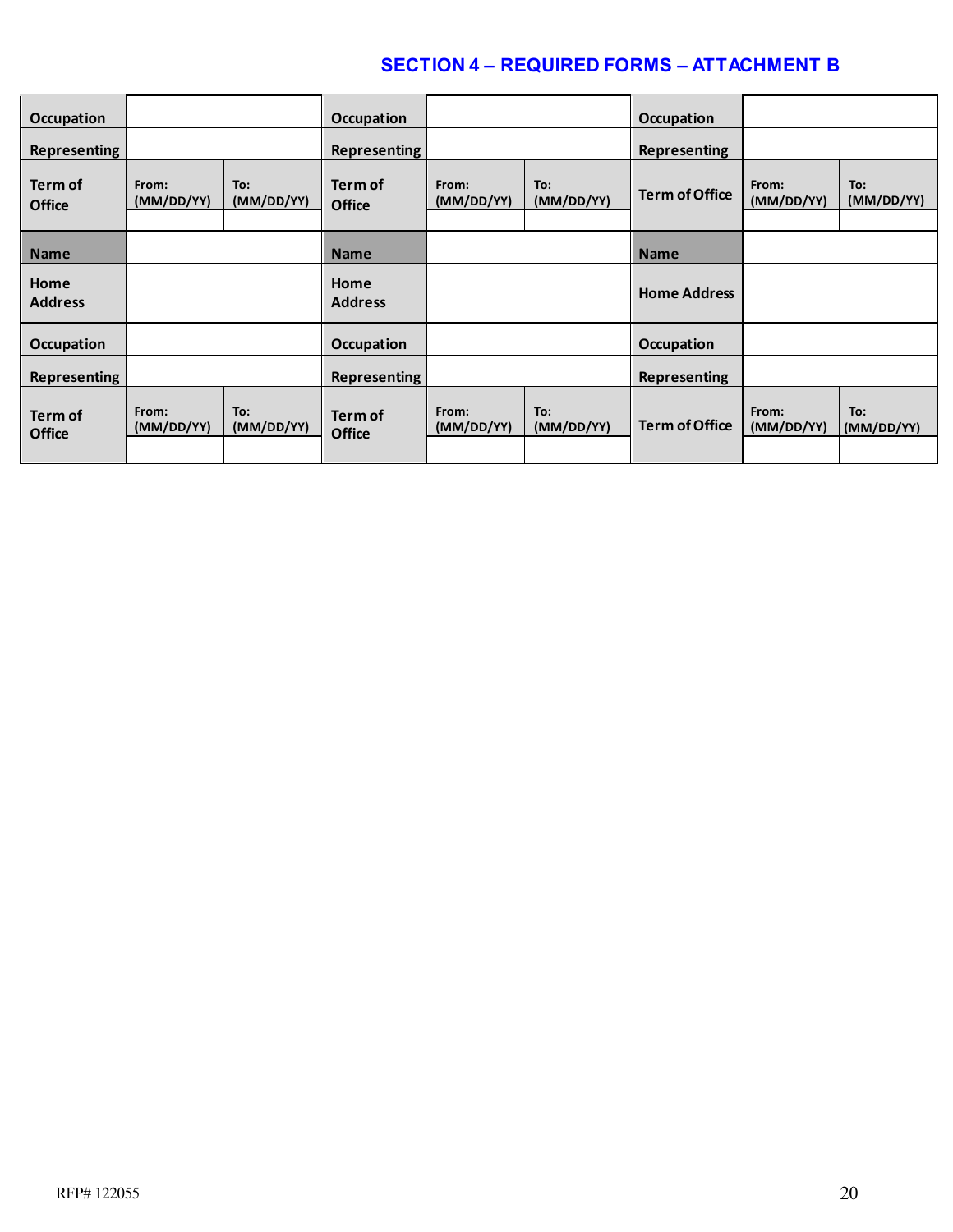T. **STAFF/BOARD/VOLUNTEERS DESCRIPTORS:** For your organization's **2022** staff, board and volunteers, indicate by number and percentage the following characteristics.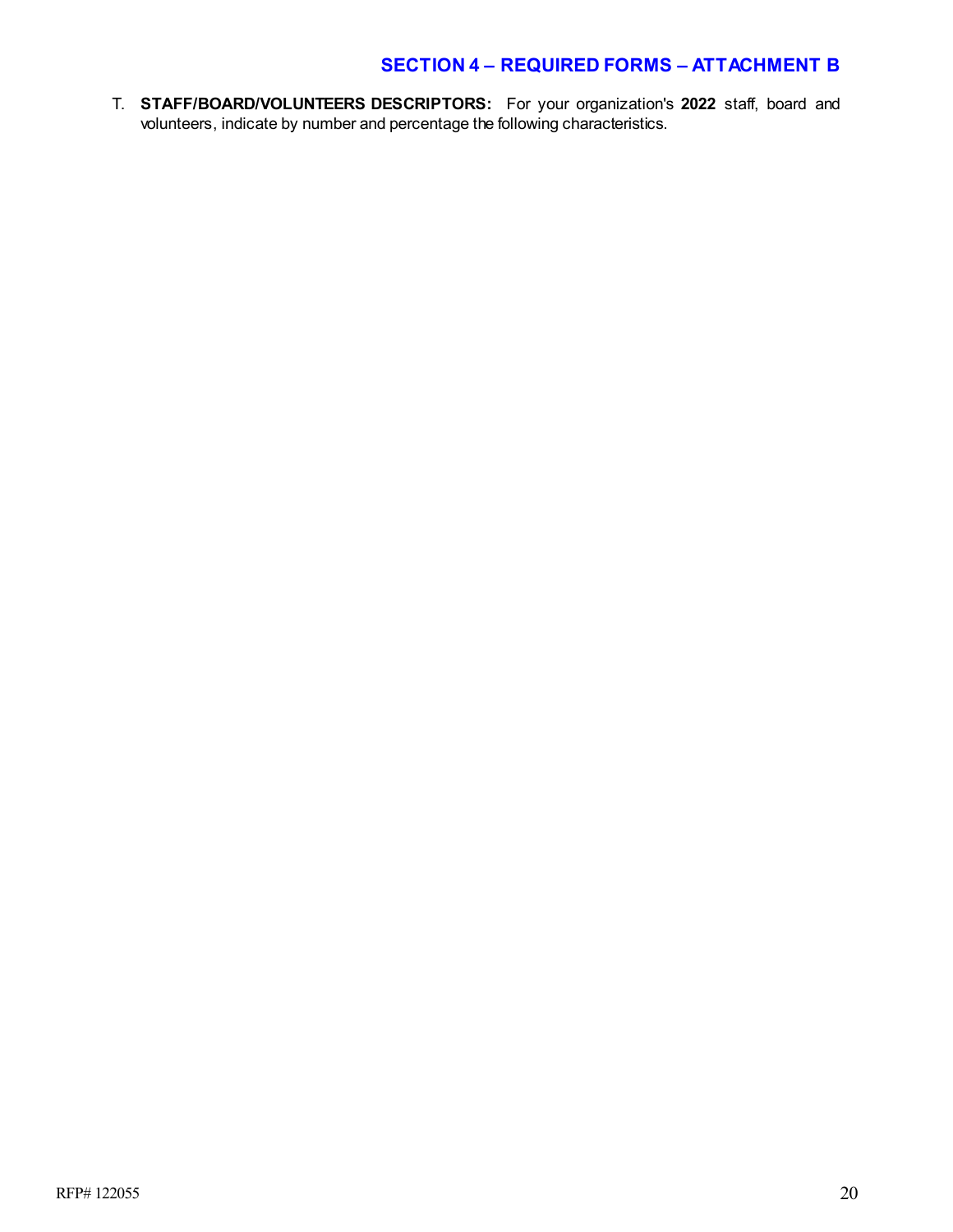| <b>DESCRIPTOR</b>                   | <b>STAFF</b> |         |        | <b>BOARD</b> | <b>VOLUNTEER</b> |         |
|-------------------------------------|--------------|---------|--------|--------------|------------------|---------|
|                                     | Number       | Percent | Number | Percent      | Number           | Percent |
| <b>TOTAL</b>                        |              | 100%    |        | 100%         |                  | 100%    |
| <b>GENDER IDENTITY</b>              |              |         |        |              |                  |         |
| <b>GENDER:</b>                      |              |         |        |              |                  |         |
| <b>GENDER:</b>                      |              |         |        |              |                  |         |
| <b>GENDER:</b>                      |              |         |        |              |                  |         |
| <b>GENDER:</b>                      |              |         |        |              |                  |         |
| <b>AGE</b>                          |              |         |        |              |                  |         |
| LESS THAN 18 YRS                    |              |         |        |              |                  |         |
| $18 - 59$ YRS                       |              |         |        |              |                  |         |
| 60 AND OLDER                        |              |         |        |              |                  |         |
| <b>RACE</b>                         |              |         |        |              |                  |         |
| <b>WHITE</b>                        |              |         |        |              |                  |         |
| <b>BLACK</b>                        |              |         |        |              |                  |         |
| <b>HISPANIC</b>                     |              |         |        |              |                  |         |
| NATIVE AMERICAN                     |              |         |        |              |                  |         |
| ASIAN / PACIFIC<br><b>ISLANDER</b>  |              |         |        |              |                  |         |
| MULTI-RACIAL                        |              |         |        |              |                  |         |
| <b>ETHNICITY</b>                    |              |         |        |              |                  |         |
| <b>HISPANIC</b>                     |              |         |        |              |                  |         |
| NON-HISPANIC                        |              |         |        |              |                  |         |
| PERSONS WITH<br><b>DISABILITIES</b> |              |         |        |              |                  |         |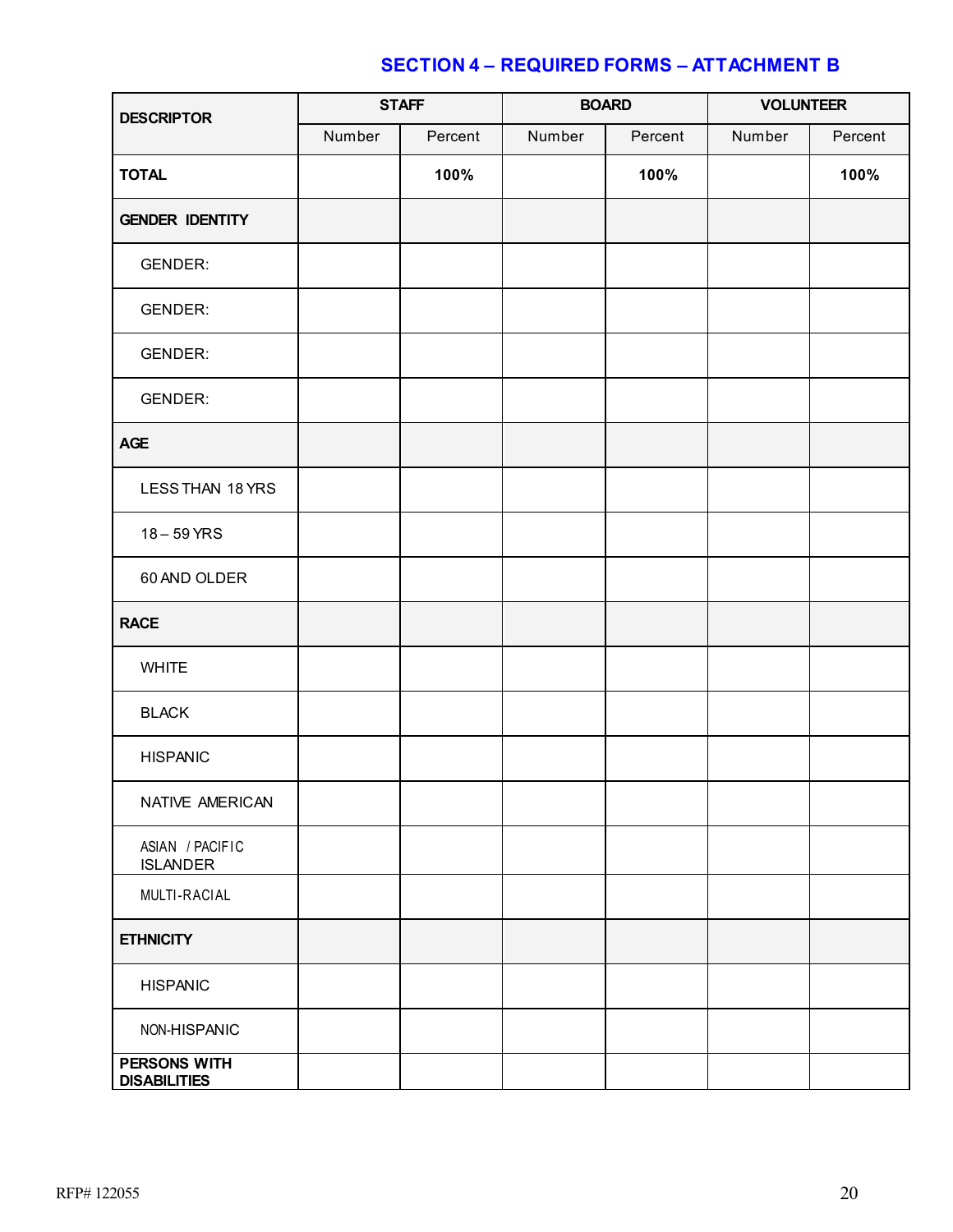### **FINANCIAL INFORMATION**

U. **ORGANIZATION BUDGET:** *2022 and 2023 Proposed Budget.* **Identify the 2022 and proposed 2023 budget for your** *entire* **organization by source and use of revenue.** (You may change row headings to make them applicable to your organization.) .

| <b>ACCOUNT CATEGORY</b>  | 2022<br><b>REVENUE</b>        | <b>PERSONNEL OPERATING</b> | <b>SPACE</b> | <b>SPECIAL</b> |
|--------------------------|-------------------------------|----------------------------|--------------|----------------|
| <b>Source</b>            | <b>SOURCE</b><br><b>TOTAL</b> |                            |              | <b>COSTS</b>   |
| DANE CO HUMAN SERV       |                               |                            |              |                |
| DANE CO CDBG/HOME        |                               |                            |              |                |
| <b>MADISON COMM SERV</b> |                               |                            |              |                |
| MADISON CDBG/HOME        |                               |                            |              |                |
| UNITED WAY ALLOC         |                               |                            |              |                |
| UNITED WAY DESIG         |                               |                            |              |                |
| OTHER GOVT               |                               |                            |              |                |
| <b>FUND RAISING</b>      |                               |                            |              |                |
| USER FEES                |                               |                            |              |                |
| <b>OTHER</b>             |                               |                            |              |                |
| <b>TOTAL</b>             |                               |                            |              |                |

| <b>ACCOUNT CATEGORY</b>  | 2023<br><b>REVENUE</b><br><b>SOURCE</b> | <b>PERSONNEL OPERATING</b> | <b>SPACE</b> | <b>SPECIAL</b><br><b>COSTS</b> |
|--------------------------|-----------------------------------------|----------------------------|--------------|--------------------------------|
| <b>Source</b>            | <b>TOTAL</b>                            |                            |              |                                |
| DANE CO HUMAN SERV       |                                         |                            |              |                                |
| DANE CO CDBG/HOME        |                                         |                            |              |                                |
| <b>MADISON COMM SERV</b> |                                         |                            |              |                                |
| MADISON CDBG/HOME        |                                         |                            |              |                                |
| UNITED WAY ALLOC         |                                         |                            |              |                                |
| UNITED WAY DESIG         |                                         |                            |              |                                |
| OTHER GOVT               |                                         |                            |              |                                |
| <b>FUND RAISING</b>      |                                         |                            |              |                                |
| USER FEES                |                                         |                            |              |                                |
| <b>OTHER</b>             |                                         |                            |              |                                |
| <b>TOTAL</b>             |                                         |                            |              |                                |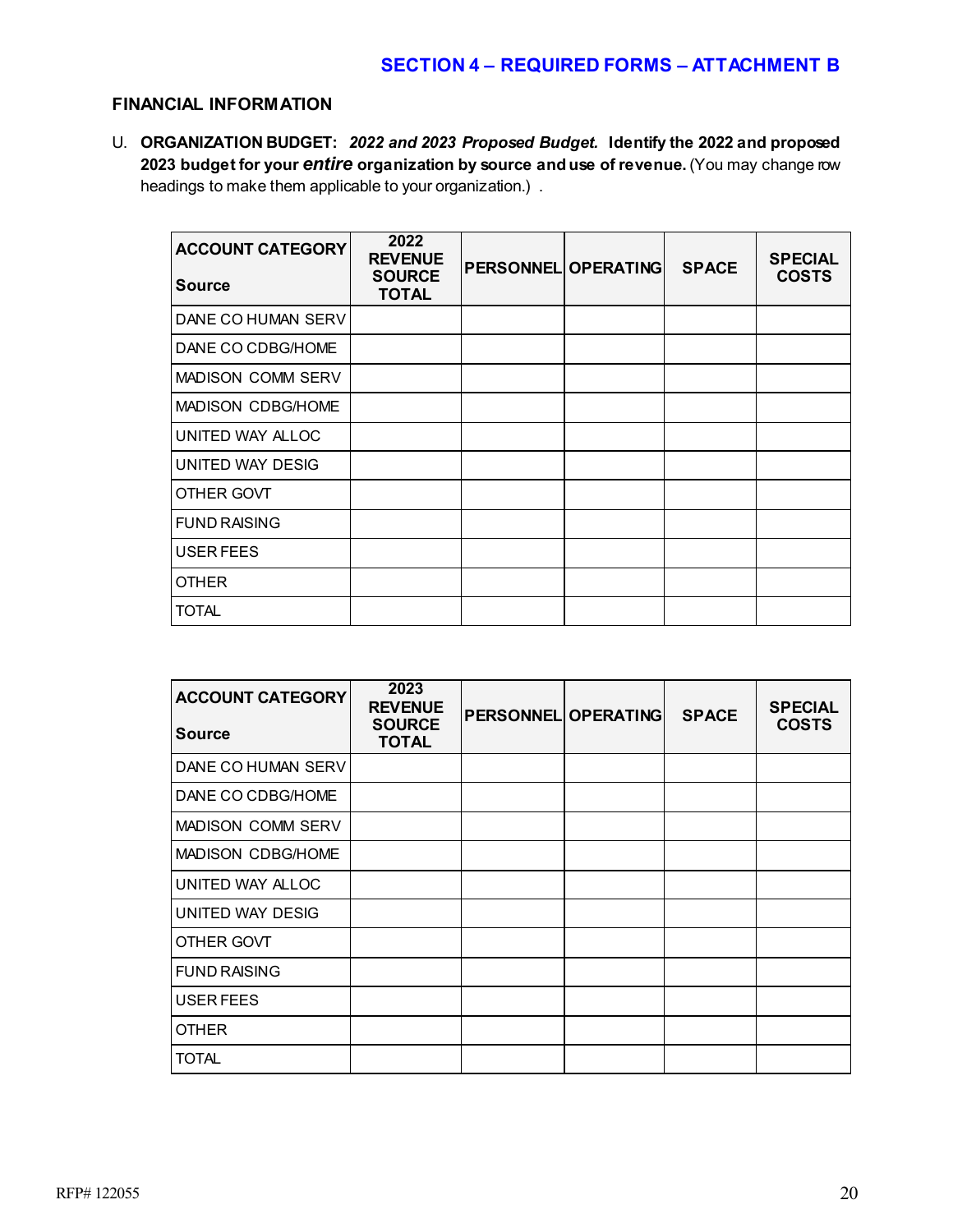V. **2023 COST EXPLANATION:** *(Complete only if significant financial changes are anticipated between 2022 and 2023).* Explain specifically, by revenue source and/or account category, any noteworthy change in the 2023 request. For example, unusual cost increase, program expansion, Living Wage requirements, or loss of revenue.

W. **OTHER SOURCES OF FUNDS LEVERAGED:** Describe the sources and amounts of any funds that will be contributed by your organization and from other sources for this project in the space below. If the funding request is for an existing program, at what point will the program become self-supporting? If never, what are other sources of funding? What additional money can be leveraged?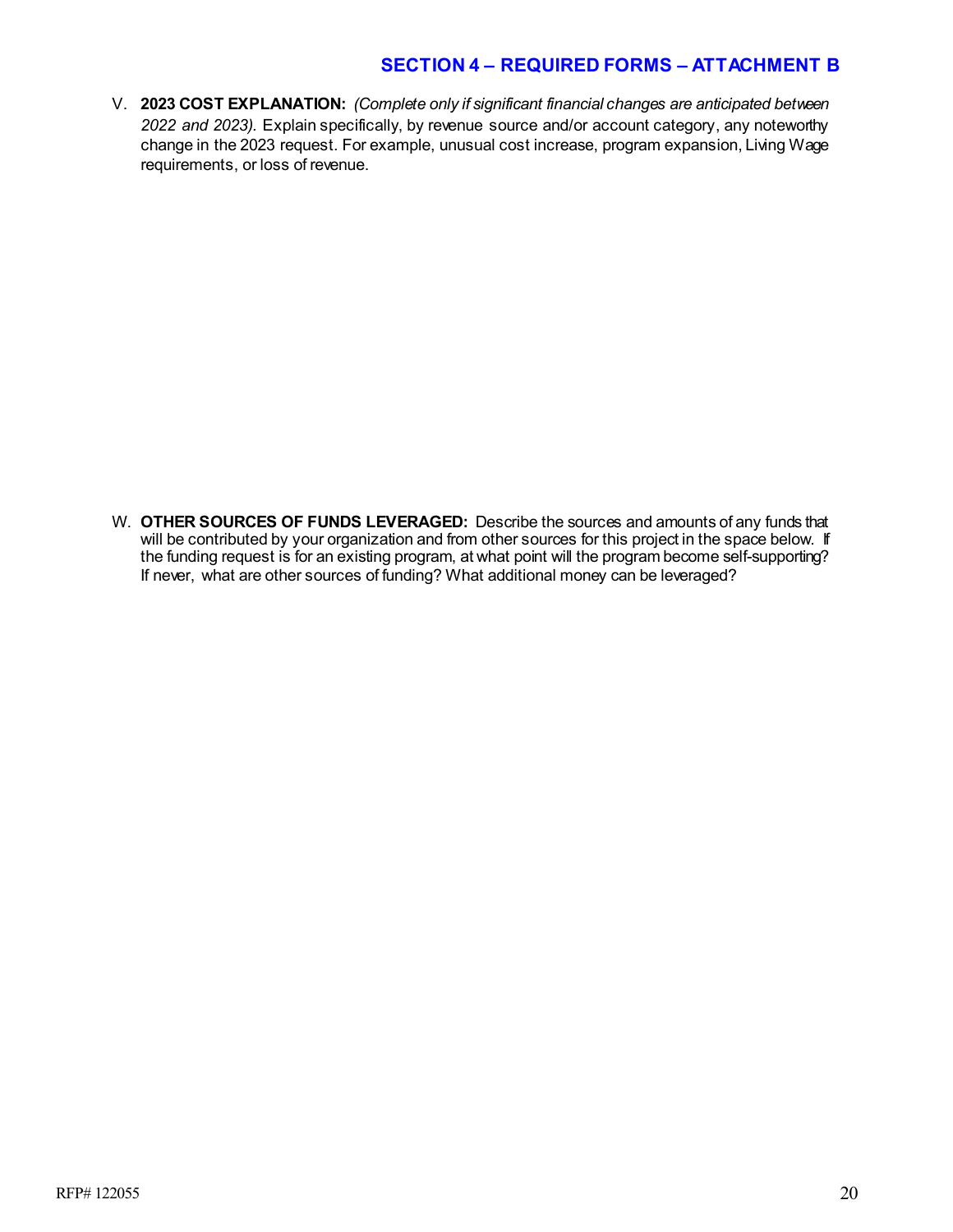X. **FUNDS NEEDED:** In the space below, please describe why HOME funds are needed to ensure the viability of this project. Also describe how funds are being used to address greatest need and how that determination was made. Can all funds awarded in 2023 be reasonably expected to be expended? If this is a multi-year project, what amount of funds will be spent in each year?

### **Y. DETAILED PROJECT BUDGET**

Following the description of allowable costs that may be charged to the HOME Program is the Project Budget. Items not detailed on the list of allowable costs may not be charged. Complete the budget identifying the amount and source of all funds and their uses.

**Column 1** TOTAL PROJECT BUDGET. This is the total amount budgeted for this project.

**Column 2** HOME FUNDED. This is the County HOME funded portion of the total project budget. **Remaining**  Identity the remaining sources of funds and their uses for this project.**Columns**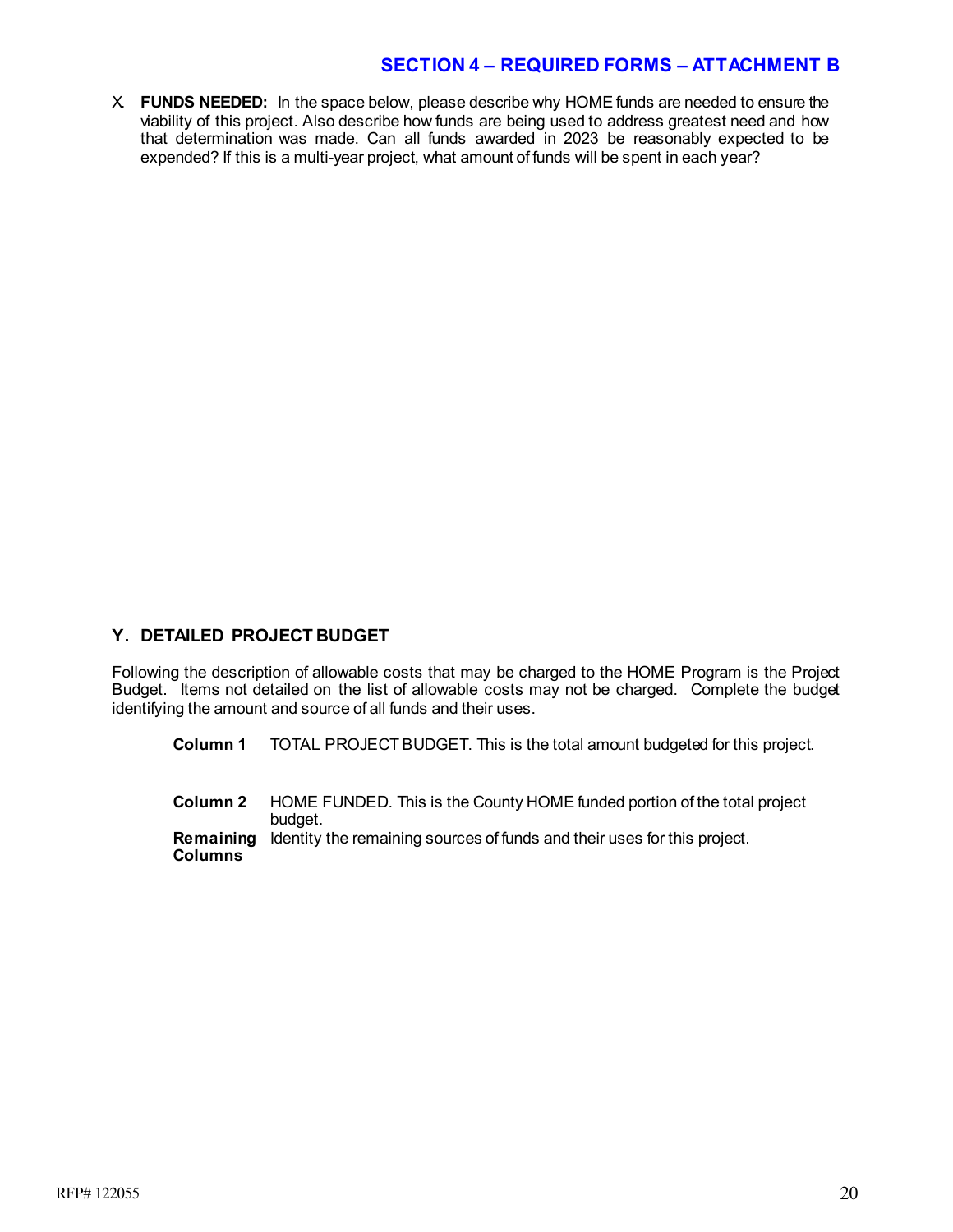# **HOME Allowable Tenant Based Rental Assistance Activity Costs**

|               | Item                                                                                                                                      | <b>Activity</b><br><b>Related</b><br>Costs |
|---------------|-------------------------------------------------------------------------------------------------------------------------------------------|--------------------------------------------|
| a.            | <b>Eligible Cost (applicable to project)</b>                                                                                              |                                            |
|               | Eligible costs are the rental assistance and security deposit<br>payments made to provide tenant-based rental assistance for a<br>family. |                                            |
| $\mathcal{P}$ | The costs of inspecting the assisted units                                                                                                |                                            |
| 3.            | The costs of determining the income eligibility of the assisted<br>households.                                                            |                                            |